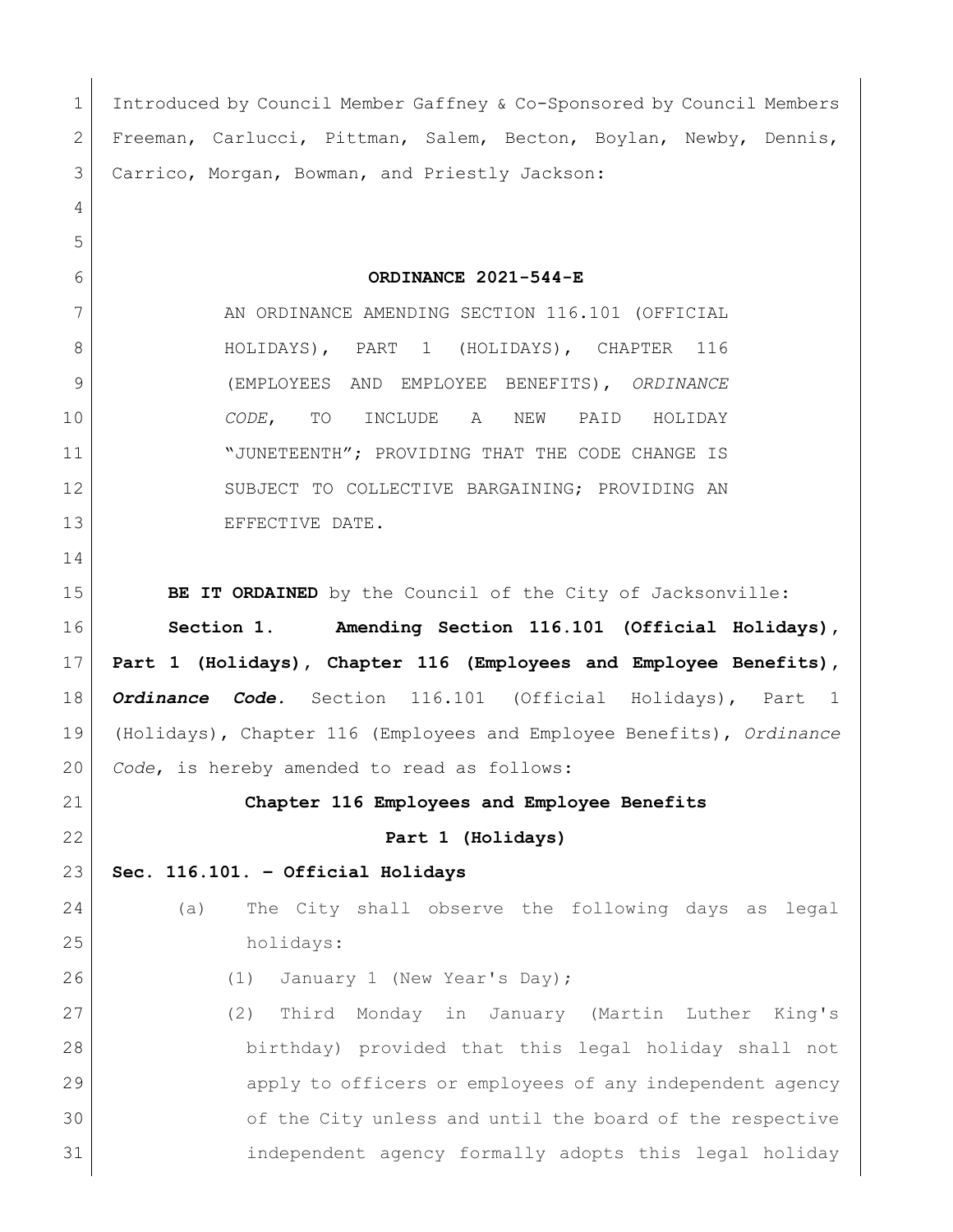| $\mathbf 1$    |     | as a legal holiday of that independent agency;          |
|----------------|-----|---------------------------------------------------------|
| $\overline{2}$ |     | (3)<br>Third Monday in February (George Washington's    |
| 3              |     | birthday);                                              |
| 4              |     | Last Monday in May (Memorial Day);<br>(4)               |
| 5              |     | $(5)$ June 19 (Juneteenth);                             |
| 6              |     | July 4 (Independence Day);<br>$\overline{(+5)}$ (6)     |
| 7              |     | (6)(7) First Monday in September (Labor Day);           |
| 8              |     | $(7)$ (8) November 11 (Veterans Day);                   |
| 9              |     | (8) Fourth Thursday in November (Thanksgiving);         |
| 10             |     | (9) Fourth Friday in November (the day after            |
| 11             |     | Thanksgiving);                                          |
| 12             |     | $(10)$ (11) December 24 (Christmas Eve);                |
| 13             |     | $(11)$ (12) December 25 (Christmas Day);                |
| 14             |     | $(12)$ (13) Personal leave day.                         |
| 15             | (b) | Whenever a holiday occurs on Sunday, the following      |
| 16             |     | Monday shall be observed as the official holiday; and   |
| 17             |     | whenever a holiday occurs on Saturday, the preceding    |
| 18             |     | Friday shall be observed as the official holiday;       |
| 19             |     | provided, that when Christmas Eve falls on Sunday, the  |
| 20             |     | following Tuesday shall be observed as the Christmas    |
| 21             |     | Eve holiday and when Christmas Day falls on Saturday,   |
| 22             |     | the following Monday shall be observed as the Christmas |
| 23             |     | Day holiday.                                            |
| 24             | (C) | If the date of observance of a City holiday conflicts   |
| 25             |     | with the date of observance of the same holiday under   |
| 26             |     | federal law, the Mayor is authorized and directed to    |
| 27             |     | change, by executive order, the date of observance of   |
| 28             |     | the holiday by the City to conform with federal law.    |
| 29             | (d) | The personal leave day provided for in subsection (a)   |
| 30             |     | of this Section shall be taken, if desired by the       |
| 31             |     | employee, at a time mutually convenient to both the     |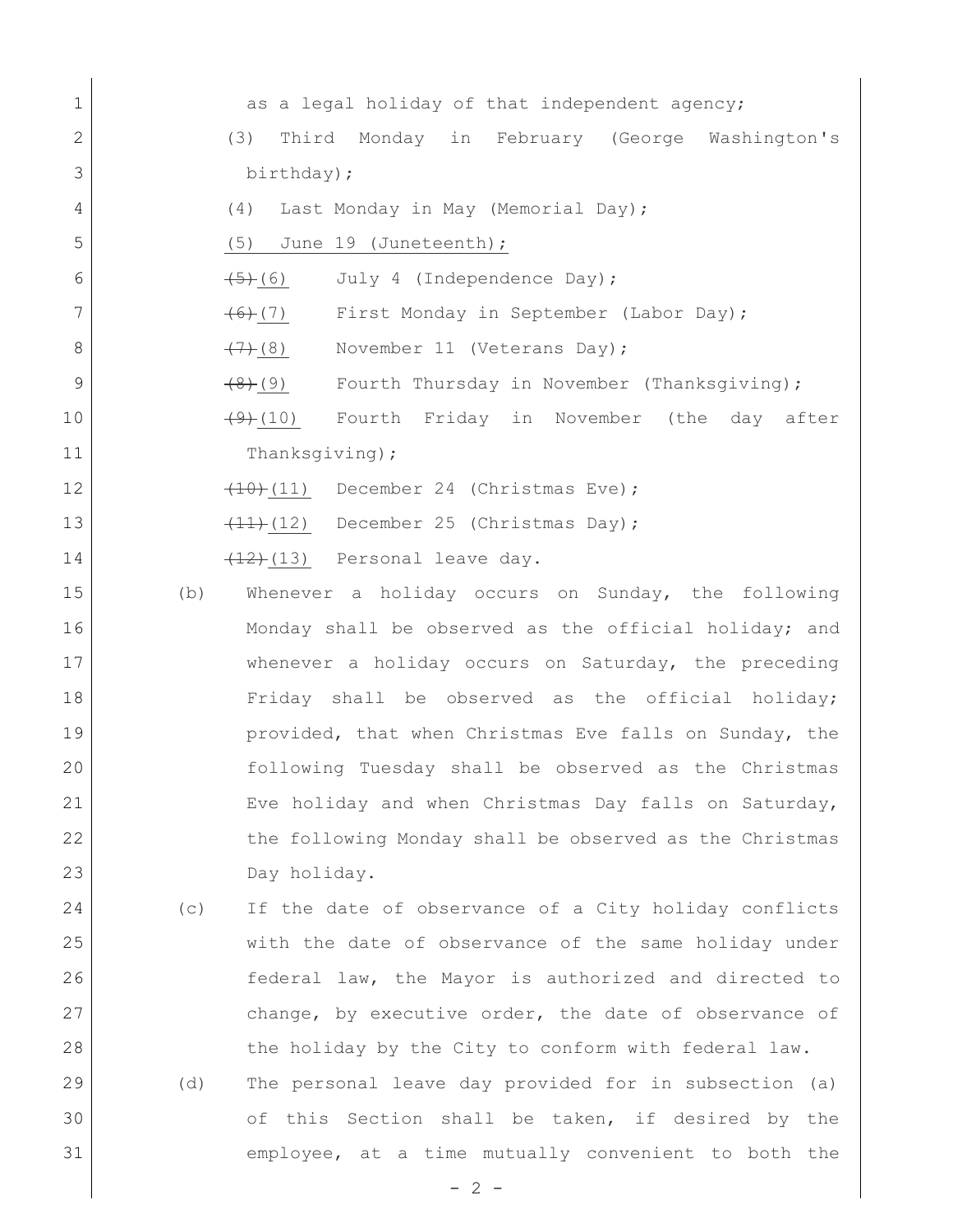**employee and the head of the department in which he is** 2 employed. Only one personal leave day shall be available to an employee during each fiscal year and personal 4 leave days shall not cumulate from year to year. Personal leave day shall be a holiday and shall not be charged against vacation or sick leave, but shall be 7 noted on the City's time and attendance reports.

8 (e) Whenever, in any collective bargaining agreement **1 approved by the Council and in force and effect, a**  schedule, enumeration or list of holidays is established 11 or appended and the terms of the agreement provide that 12 12 the scheduled, enumerated or listed holidays are the holidays to be observed by the bargaining unit covered 14 by the agreement, then the scheduled, enumerated or listed holidays shall be the official holidays for the **bargaining unit instead of the holidays established in**  subsection (a) of this Section. If a collective bargaining agreement provides that one or more days mentioned or described therein are in lieu of one or more holidays established in subsection (a) of this Section, then the day or days provided for in the 22 agreement shall be the official holiday or holidays; but the other holidays established in subsection (a) of 24 this Section, not being affected by the terms of the agreement, shall continue to be the official holidays 26 for the bargaining unit.

**\* \* \***

 **Section 2. Code Change subject to Collective Bargaining.** The Ordinance Code changes made in Section 1 are subject to collective bargaining with the City employee unions.

**Section 3. Effective Date.** This ordinance shall become